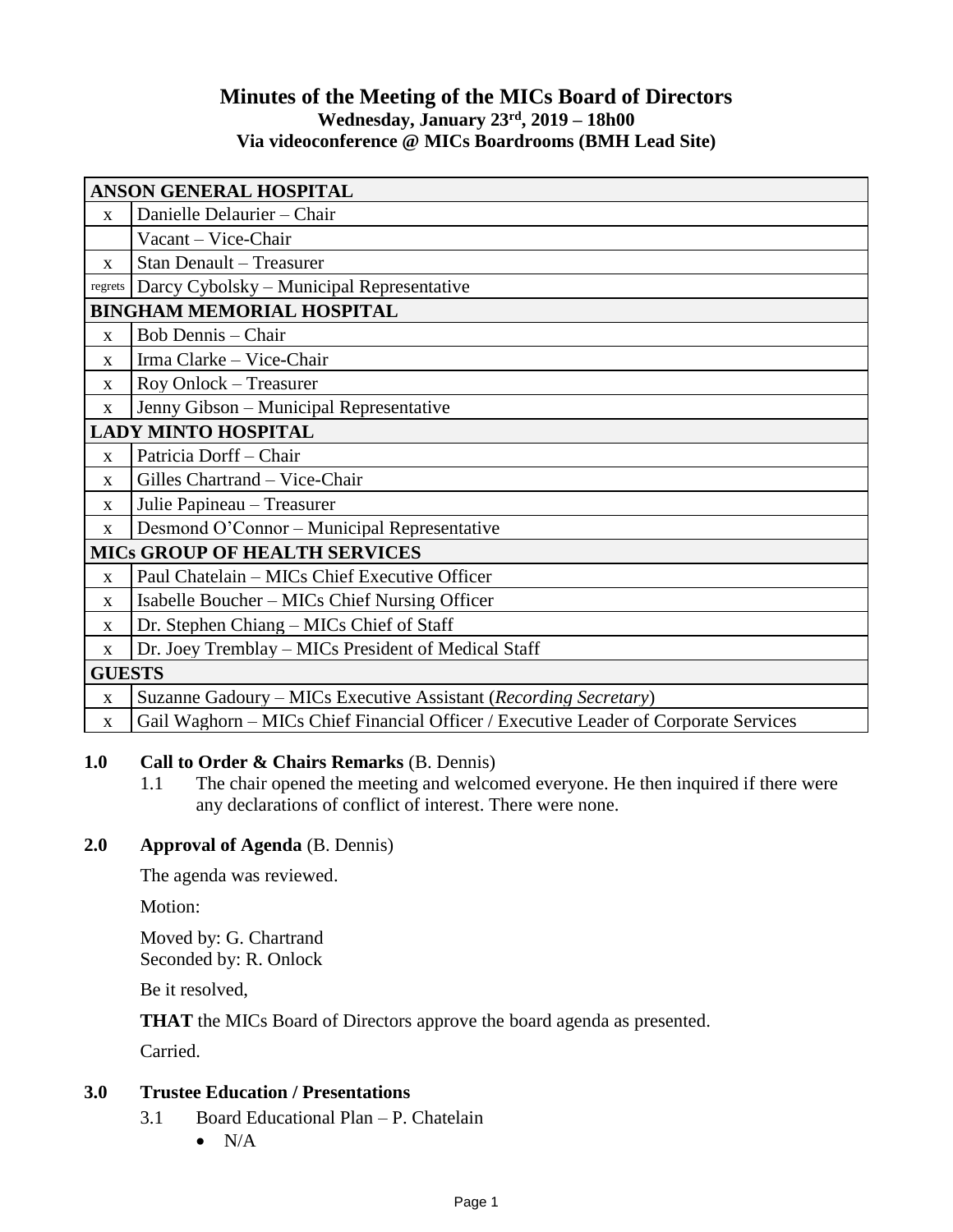### **4.0 Approval of Minutes (B. Dennis)**

4.1 Minutes of the MICs Board of Directors meeting held November  $28<sup>th</sup>$ , 2018 were provided for information.

Motion:

Moved by: I. Clarke Seconded by: P. Dorff

Be it resolved,

**THAT** the MICs Board of Directors approve the minutes of the meeting held November  $28<sup>th</sup>$ , 2018 as presented.

Carried.

### **5.0 Follow-Up Items**

- 5.1 Review of the 2018-2019 Board Work Plan
	- The Board Work Plan was reviewed for the month of January.
	- Deferring the following items one time only: board educational plan (February), board peers assessment (May); Chief of Staff performance review (February)

#### **6.0 MICs Finance**

- 6.2 November 2018 Financial Statements G. Waghorn
	- Chief Financial Officer gave a quick update of the financial statements for all sites **BMH:**
		- Hospital operating at a surplus of \$292,694 at the end of November
		- **Low activity in hospital; well under budget; expenses are down**
		- Just finished Q3; will be deferring recognition of income in Q4

#### **AGH:**

- Hospital operating at a surplus of \$165,614 at the end of November
- Recognized investment income of \$380,00; otherwise, AGH would have been in deficit

### **LMH:**

- Hospital operating at a surplus of \$226,335 at the end of November
- This is partly due to the surgical program not running at full capacity and the NP position that was not filled; we could not recruit a FT physiotherapist; we will have to defer some income to Q4; must be recognized by the end of the fiscal year

Motion to approve November 2018 Financial Statements

Moved by: R. Onlock Seconded by: J. Papineau Be it resolved,

**THAT**, the MICs Board of Directors approve the November 2018 Financial Statements for Bingham Memorial Hospital, Anson General Hospital and Lady Minto Hospital as presented.

Carried.

- 6.2 Approval of HAP Submission G. Waghorn
	- The document was provided for information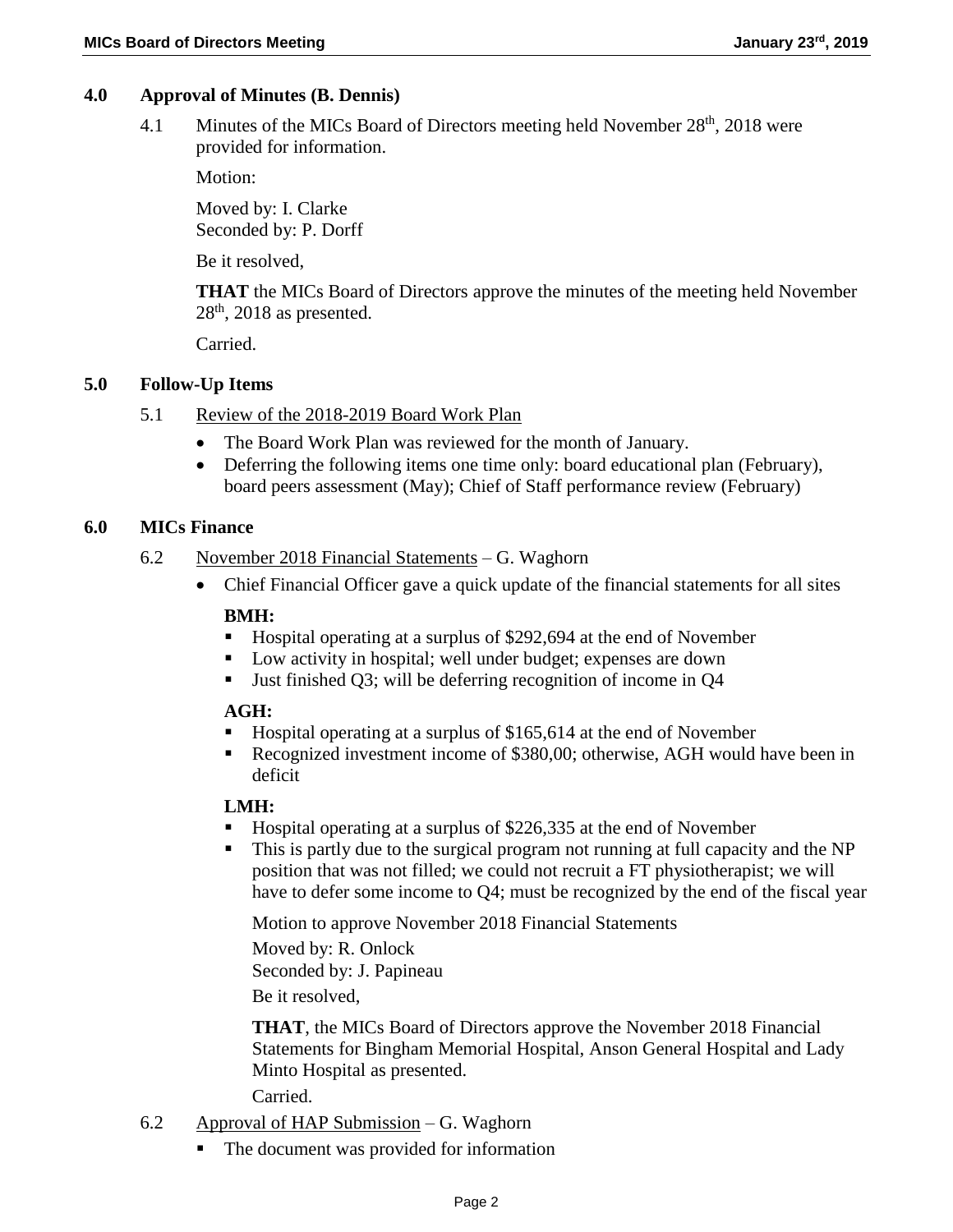- Submitted preliminary budget to NELHIN in November; had to plan for a 0% increase
- **BMH:** with a zero percent increase, will be balanced at the end of the fiscal year; the largest component is salaries
- **AGH:** zero percent increase; no income investment income; will be difficult to balance; submitted a deficit budget to the LHIN; working on a financial improvement plan; a few minor staffing changes were made to reflect the current situation
- **LMH:** submitted a deficit budget to the LHIN; includes regular staffing components for OR; significant flex in nursing budget; using half the budget for the surgical program
- Hoping to receive some increase in base funding next year; will be discussing budget challenges during the board retreat; there have been some challenges such as: overtime; Non-Urgent Patient Transportation/nursing escorts; nursing shortages; building repairs; physician recruitment
- Board members were invited to ask questions.

Motion:

Moved by: S. Denault Seconded by: P. Dorff

Be it resolved,

**THAT** the MICs Board of Directors approve the 2019-2020 HAP submission for Bingham Memorial Hospital, Anson General Hospital and Lady Minto Hospital as presented and will submit a Hospital Improvement Plan at a later date when required.

Carried.

- **7.0 Presentations/Reports** (B. Dennis)
	- 7.1 Chief Executive Officer Report: (P. Chatelain)
		- The report was provided for information.
		- The CEO provided the following overview:
			- o Still waiting for results of soil testing done on land behind AGH
			- o Curling bonspiel being held Jan 25-27
			- o Vacation draw raised over \$12,000
			- o New Director of Care begins work on February 4th
			- o LMH roof is near completion; AGH generators being replaced in February; received HIRF and ECP funding for these projects; Honeywell beginning energy retrofit project in March; will be inviting media and town councils for kick-off
			- $\circ$  Radio-thon with Moose FM on Dec. 7<sup>th</sup> was a huge success raising over \$32,000 towards portable x-ray machines; anonymous donor donated \$68,000 to reach our goal of \$100,000; the Radio-thon will become an annual event
			- o Currently recruiting for five physicians and one general surgeon
			- o Met with Cochrane and BR-M mayors to discuss physician recruitment money to offset some of the costs paid by the hospital
			- $\circ$  Board retreat is scheduled for Feb. 9<sup>th</sup> at the Abitibi Golf Club; agenda is being finalized at the end of the week
			- o MICs commitment should be around \$75,000 for the Non-Urgent Transportation; financial relief from the LHIN should arrive in the fall of 2019
			- o Meditech virus at HSN last week affected all patient systems of the NE hospitals; all information had to be inputted into the system; an internal debrief was held
		- Board Members were invited to ask questions.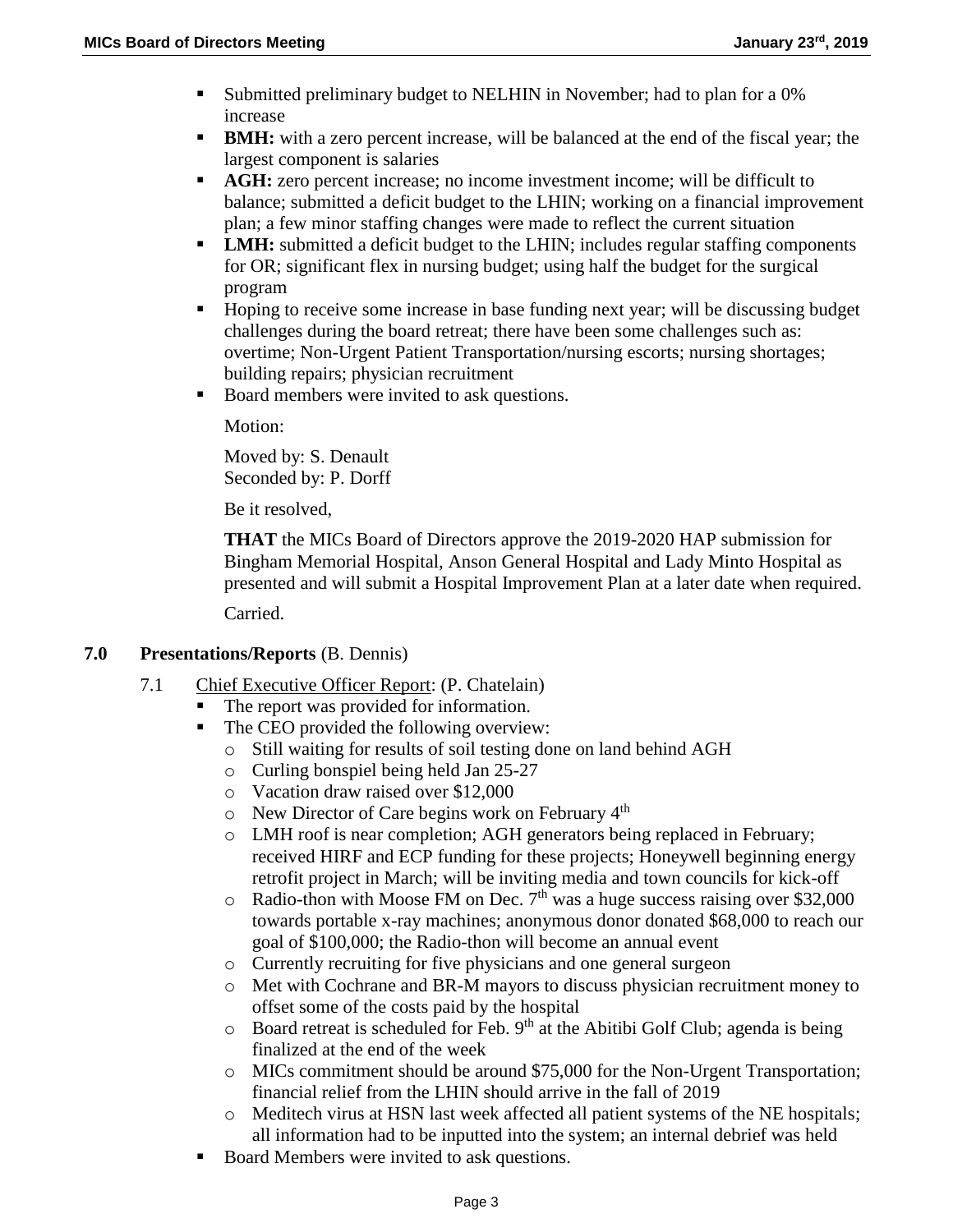- 7.2 Chief Nursing Officer Report: (I. Boucher)
	- The CNO provided the following overview:
		- **Nursing:** patient experience surveys have been revised and implemented in near future
		- $\triangleright$  **AGH:** Christmas party held for CCC patients on Dec.  $7<sup>th</sup>$ ; new strategies for client identifiers working well; scopes have resumed; still in staffing crisis but hired 3 PT nurses and one category B RN; two FT positions are available and 1 extended sick leave; incurred much overtime due to illness, maternity leaves, etc.
		- **BMH:** decrease in patient census; repairs completed in patient rooms; staffing shortage of RNs continues; RNs are being actively recruited; nursing station is being renovated
		- **LMH:** staffing levels are stable; zero tolerance posters have been posted in the inpatient and outpatient areas; patient transfers going well with Platinum; operating room was closed over Christmas holidays
		- **Pharmacy Services:** facing shortages; utilizing Tele-pharmacy Technician to fill in gaps; reviewing policies; working with regional partners to meet NAPRA standards for sterile compounding; pharmacist completing Antimicrobial Stewardship Certificate program
		- **Hospice Services:** supported 18 team members to receive MoCA training; seeing increase in volunteer applications; hosted a block volunteer orientation session on Jan. 4 due to large number of new volunteers; increase in community based hospice referrals and early identification referrals; hospice stats from October 2018 to December 2018 were presented
		- **Infection Prevention and Control:** flu shot clinics were held; 158 flu shots were administered to team members; immunization rates were provided for information; there were four cases of respiratory outbreak at SCM on Dec. 17 and at VM on Dec. 18; outbreaks were resolved within eight days
	- Board members were invited to ask questions.

## **8.0 Medical Staff** (Dr. S. Chiang)

- 8.1 Chief of Staff Report:
	- The report was provided for information.
	- Topics covered were:
		- OMA/MOHLTC Negotiation Update: at the last stage of arbitration; should have final results soon
		- Local Education Group: next education session will be held on Feb.  $22<sup>nd</sup>$  and will cover cannabis and gastrointestinal disorders; board members are invited to attend
		- NOSM Medical Learners: from Feb.  $4<sup>th</sup>$  to March  $1<sup>st</sup>$ , there will be one in Cochrane, two in Iroquois Falls and one in Matheson
		- Medical Staff Update: despite best efforts, we have been unable to recruit any physicians so far; will continue to recruit to fill vacant positions
- 8.2 Medical Advisory Committee Minutes
	- Minutes of the meeting held November  $21<sup>st</sup>$ , 2018 were provided for information.
	- Board member asked that a board member be present at MAC meetings. This will be discussed at the next MAC meeting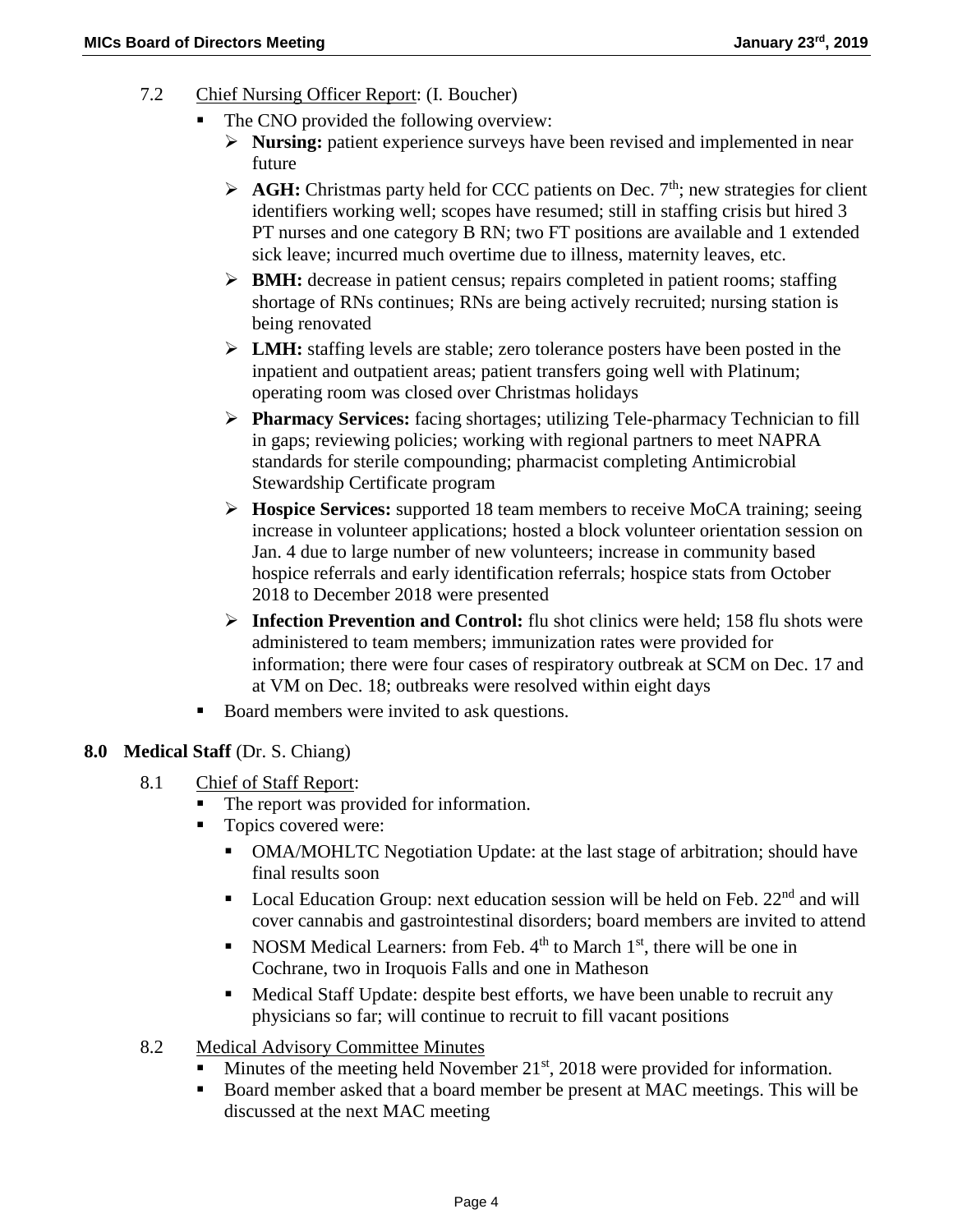## **9.0 LHIN / MOHLTC Business** (P. Chatelain)

9.1 deferred to February meeting

### **10.0 MICs Quality Committee** (I. Boucher)

- 10.1 Quality Committee Minutes
	- $N/A$
- 10.2 Integrated Risk Management Plan
	- The document was provided for information
	- The executive team developed the plan to mitigate strategies and controls for the following categories based on our Strategic Plan: Workplace violence, Client ID/Documentation, Patient experience, Maintaining competency for staff, Financial Sustainability, Recruitment & Retention, Building Infrastructure, Information Technology Infrastructure; this will be submitted to Accreditation Canada
	- Identifying issues with misidentification with patients because proper client identifiers were not being used
	- Continue to work with quality
	- Key to have highly skilled and trained staff; this helps with staff satisfaction
	- Financial sustainability
	- Building Infrastructure
	- Technology is constantly changing and we need to keep up with it
	- Updates will be provided from time to time
	- In early stages of developing the new OIP; narrative has been shortened; there are less indicators; all three surveys have been reviewed; LTC review is now being utilized as of Jan.  $1<sup>st</sup>$ ; inpatient and outpatient surveys will be utilised by early February; doing real time surveys
	- Finalizing evidence for Accreditation Canada which is due Jan.  $30<sup>th</sup>$ 
		- o The matrix for the 2019-2020 Quality Improvements Plans was provided for information; there are five indicators within three themes: Timely and Efficient Transitions, Service Excellence, Safe and Effective Care

### **11.0 Site Business** (B. Dennis)

- 11.1 Anson General Hospital:
	- $N/A$
- 11.2 Bingham Memorial Hospital:
	- Approval of the Sale of the Ginn House which was donated by the Ginn family
	- This house requires a lot of work and repairs would be very costly
	- The Ginn family has approved the sale of the house

Motion:

Moved by: R. Onlock Seconded by: J. Gibson

Be it resolved,

**THAT** the BMH Board of Directors approve the sale of the Ginn House as presented.

Carried.

- 11.3 Lady Minto Hospital:
	- Approval of leasing a portion of hospital land to the Cochrane Daycare Center. They would like to expand the Daycare Center and require some of our land for a nominal